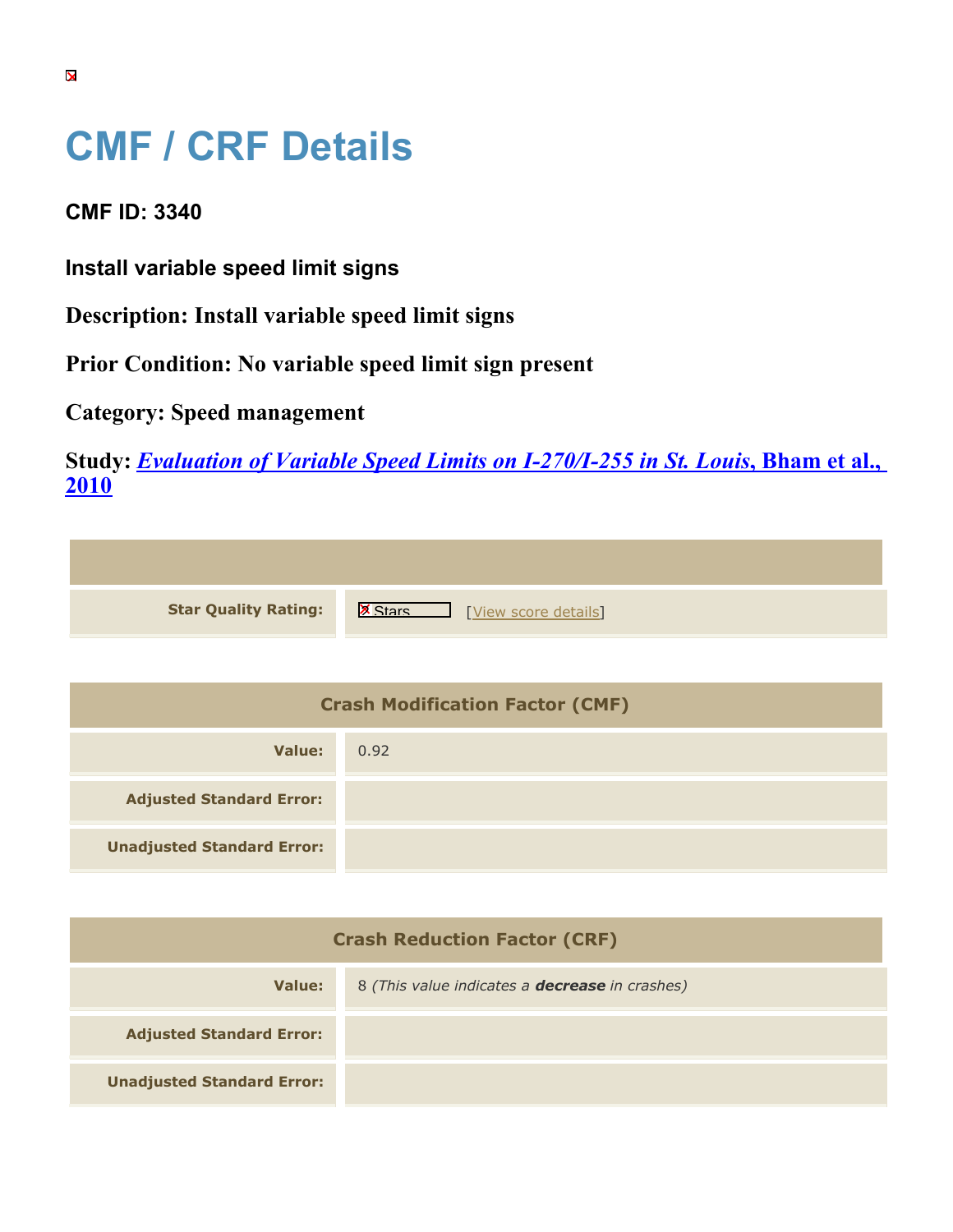| <b>Applicability</b>                    |                               |
|-----------------------------------------|-------------------------------|
| <b>Crash Type:</b>                      | All                           |
| <b>Crash Severity:</b>                  | All                           |
| <b>Roadway Types:</b>                   | Principal Arterial Interstate |
| <b>Number of Lanes:</b>                 |                               |
| <b>Road Division Type:</b>              |                               |
| <b>Speed Limit:</b>                     | 40 to 60                      |
| <b>Area Type:</b>                       | Urban                         |
| <b>Traffic Volume:</b>                  |                               |
| <b>Time of Day:</b>                     | All                           |
| If countermeasure is intersection-based |                               |

| <b>Intersection Type:</b>         |  |
|-----------------------------------|--|
| <b>Intersection Geometry:</b>     |  |
| <b>Traffic Control:</b>           |  |
| <b>Major Road Traffic Volume:</b> |  |
| <b>Minor Road Traffic Volume:</b> |  |

| <b>Development Details</b>       |                |
|----------------------------------|----------------|
| <b>Date Range of Data Used:</b>  | 2007 to 2009   |
| <b>Municipality:</b>             | St. Louis      |
| State:                           | <b>MO</b>      |
| <b>Country:</b>                  | U.S.A.         |
| <b>Type of Methodology Used:</b> | $\overline{2}$ |